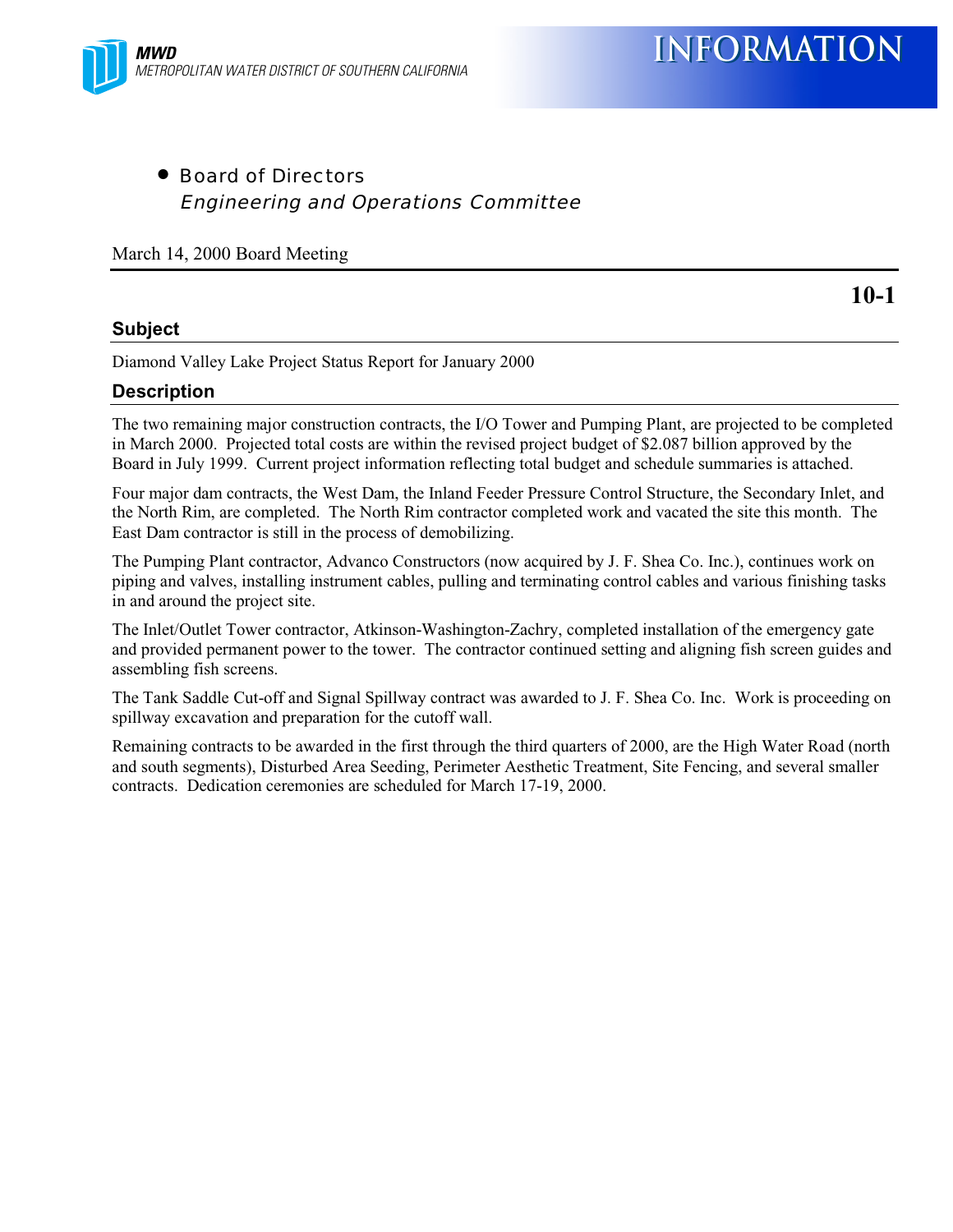#### **PROJECTED TOTAL COSTS**

The projected total costs (not including potential claims and recreation) have decreased by \$31.9 million, from \$2,003 million to \$1,971 million, since establishment of the revised budget (\$2,087 million) at the July 1999 Board meeting. Total expenditures to date are \$1,872 million (see **Attachment 1** for a financial summary and **Attachment 2** for a schedule summary).

| Revised Budget (July 1999)                      | \$2,087 million           |
|-------------------------------------------------|---------------------------|
| <b>Remaining Budget</b>                         | $($84$ million)           |
| <b>Projected Total Costs (July 1999)</b>        | \$2,003 million           |
| <b>Scope Changes</b>                            |                           |
| West Dam and Saddle Dam                         | \$2.5 million             |
| East Dam                                        | $($0.8 \text{ million})$  |
| <b>West Dam Earthwork</b>                       | $($0.8 \text{ million})$  |
| Tank Saddle Cutoff Wall/Spillway                | $(\$0.6$ million)         |
| North Rim                                       | $(\$0.6$ million)         |
| Secondary Inlet                                 | \$0.3 million             |
| I/O Tower                                       | $($0.2 \text{ million})$  |
| P-1 Pumping Plant                               | $($2.4$ million)          |
| <b>Inland Feeder Pressure Control Structure</b> | \$0.2 million             |
| <b>OCIP</b>                                     | \$6.9 million             |
| Post Design Services - (Raytheon)               | \$1.8 million             |
| Construction Management/Post Design - (MWD)     | (\$0.5\$ million)         |
| ROW - (Land, MWD Labor & Consultants)           | $($2.8 \text{ million})$  |
| Claims Support Services through December 2000   | \$3.8 million             |
| Fencing                                         | \$0.9 million             |
| Other Miscellaneous Changes                     | (\$0.1 million)           |
| <b>Sub-Total Scope Changes</b>                  | \$7.6 million             |
| <b>Project Deletions</b> <sup>1</sup>           |                           |
| <b>High Water Roads</b>                         | $($1.8 \text{ million})$  |
| <b>Quarry Operation Road</b>                    | $($1.5 \text{ million})$  |
| Site Completion                                 | $($1.0 \text{ million})$  |
| Disturbed Areas Aesthetic Treatment             | $(\$27.8$ million)        |
| Dam Access Road                                 | (\$3.1 million)           |
| Disturbed Areas Seeding                         | $(\$0.6$ million)         |
| CM/Post Design - MWD                            | $($3.2 \text{ million})$  |
| Recreation Infrastructure Design - MWD          | $(\$0.5$ million)         |
| <b>Sub-Total Project Deletions</b>              | $($39.5 \text{ million})$ |
| <b>Net Decrease</b>                             | $($ \$31.9 million $)$    |
| <b>Projected Total Costs (November 1999)</b>    | \$1,971 million $3$       |

1 A staff evaluation process determined this work is not required for a fully operational project. To be further evaluated as a part of the recreation program.

2 Excludes \$5.6 million of recreation expenditures to be transferred to the Recreation appropriation. Excludes claims and Recreation features.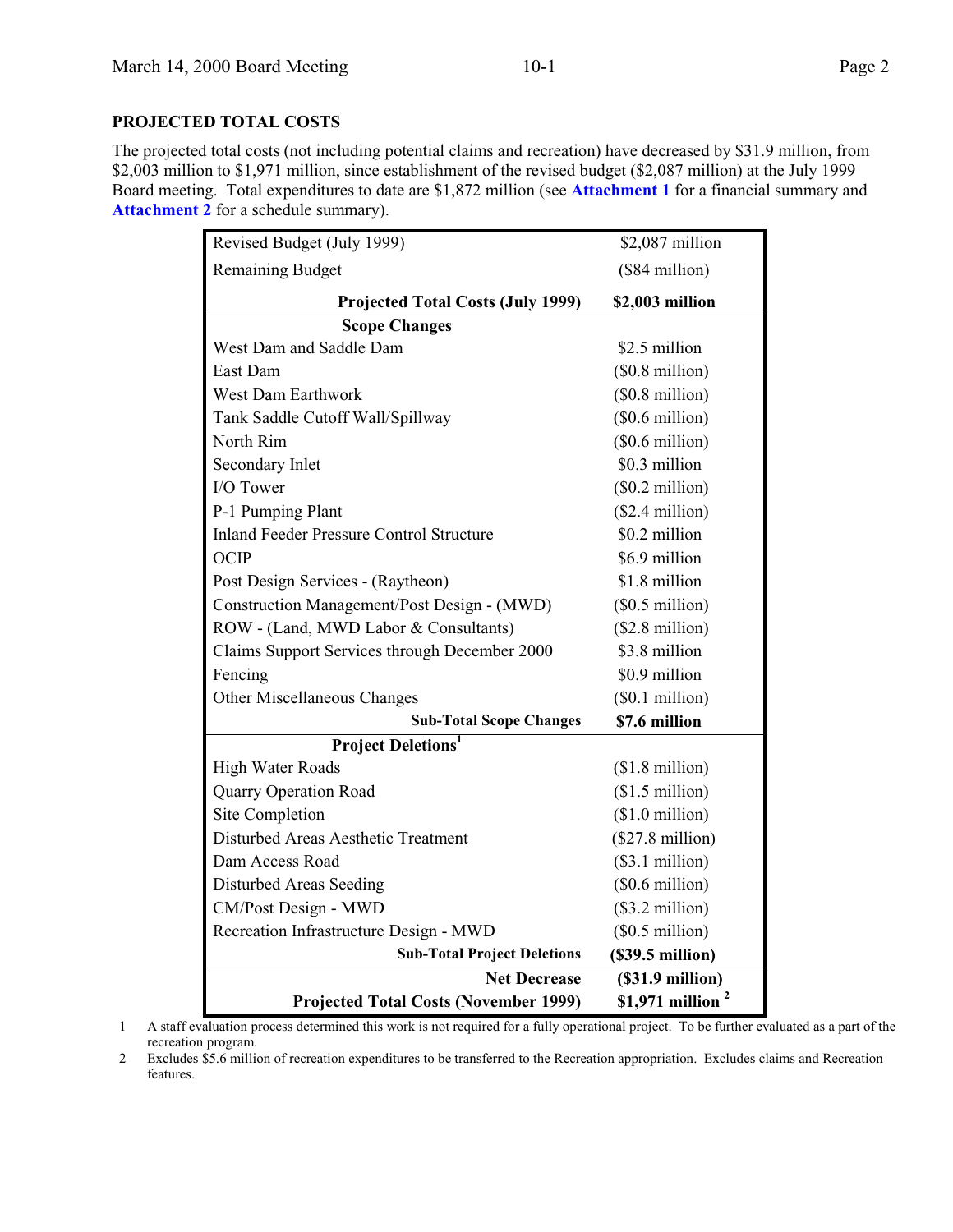These changes consist of 262 line item increases and decreases to the projected costs resulting from quantity variances, directed changes issued by Metropolitan, and pending changes not yet finalized. Financial information presented in this Board letter is consistent with financial data (November 30, 1999) prepared by Lambertus Becker (Chief Financial Officer) and David Gledhill (Independent Oversight to the General Manager).

#### **ISSUES AND CONCERNS**

There are currently no issues or concerns.

#### **RECENT DEVELOPMENTS**

Test pumping of water into the reservoir began on November 8, 1999, and the first four of 12 pumps completed start-up and testing on schedule at the end of December. The Division of Safety of Dams (DSOD) permit allowing filling of the reservoir was issued to Metropolitan on January 20. Pumping continues at an average rate of 1,200 acre feet per day. By the end of January, 34,000 acre feet of blended State Water Project and Colorado River water had been pumped into the reservoir.

**Policy**

Board Request

*Roy L. Wolfe Acting Manager, Corporate Resources Date General Manager Date* 2/14/2000 2/18/2000

**Attachment 1 – Financial Summary/Project Cash Flow Attachment 2 – Schedule Summary/Remaining Budget**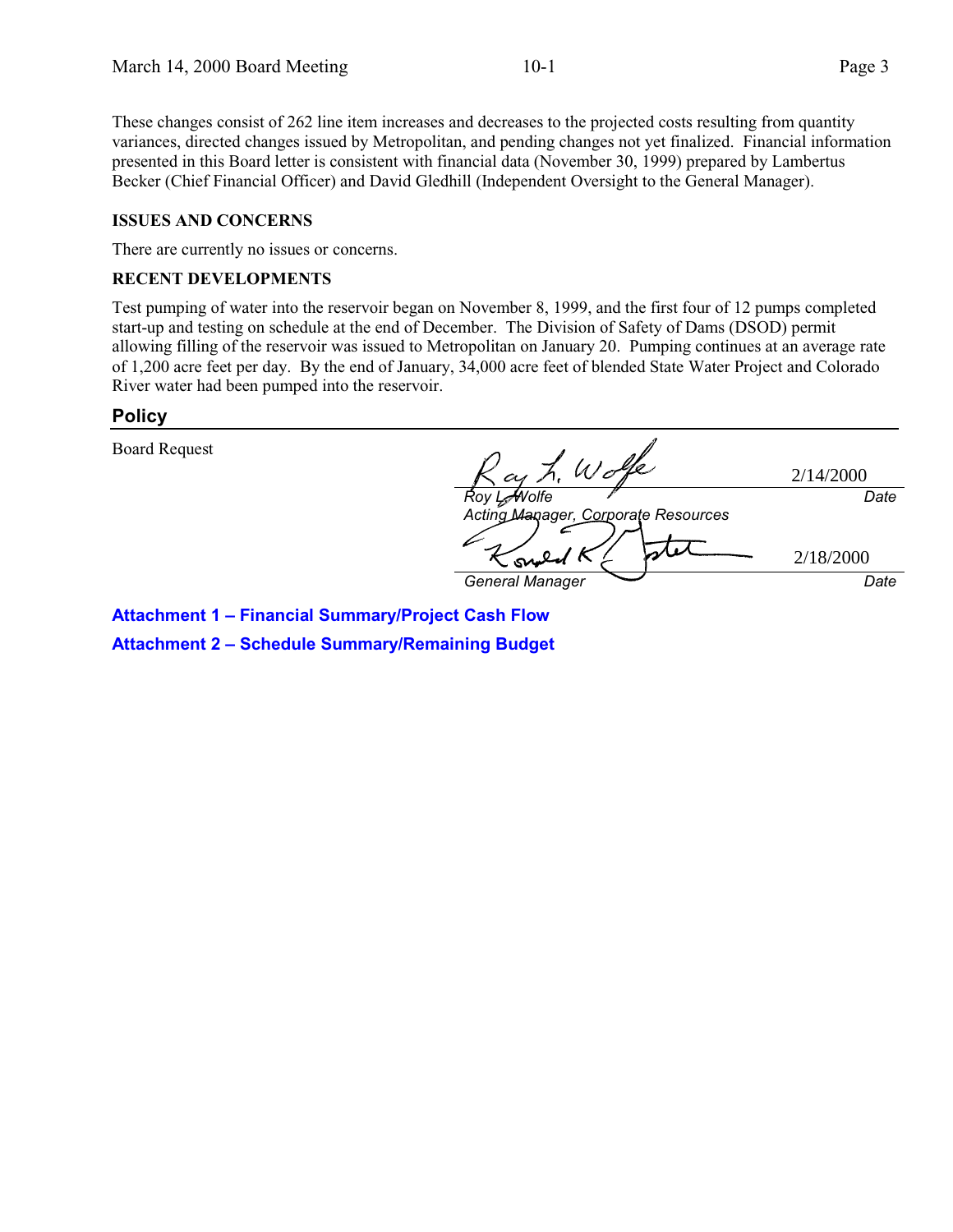March 14, 2000 Board Meeting 10-1 2 10-1 10-1 2 10-1 Attachment 1, Page 1 **Financial Summary**



# **Project Cash Flow**